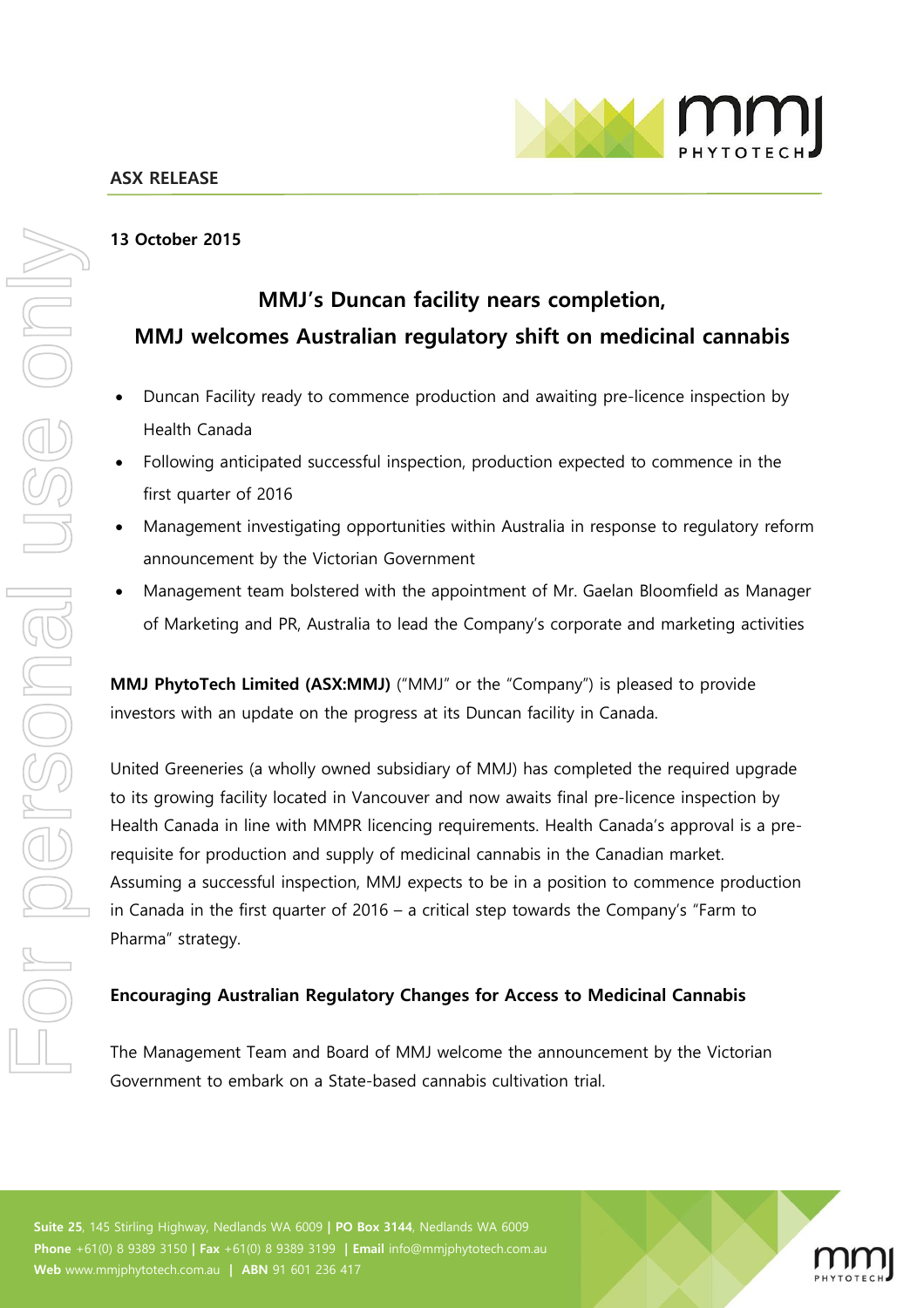

#### **ASX RELEASE**

The Victorian Government intends to introduce legislation before the end of 2015 to enable access to locally manufactured medicinal cannabis products for a limited number of patients to treat various serious medical conditions.

The Victorian Government's acceptance of the Victorian Law Reform Commission's review provides the Company with the opportunity to establish its operating presence in Australia and Management are currently investigating opportunities within the Australian market place.

Andreas Gedeon, CEO and Managing Director, MMJ PhytoTech stated:

"Our expertise and experience in the medical cannabis market positions us at the forefront of the embryonic industry in Australia. We're encouraged by the Victorian Government's move towards the legalisation of medical cannabis cultivation and as a viable method of treatment for a number of serious conditions including cancer, multiple sclerosis, HIV/AIDS, epilepsy and chronic pain.

"Through our investigations into the opportunity in the market we hope to one day become one of the leading providers of safe and secure medical cannabis in the state of Victoria, Australia."

## **Appointment of Mr. Gaelan Bloomfield as Marketing Manager & PR, Australia**

The Management and Board are pleased to announce the appointment of Gaelan Bloomfield as Manager of Marketing and PR in Australia. Mr Bloomfield's appointment is the first step in an updated strategy to encourage sustainable growth with a focus on corporate maturity.

Mr Bloomfield has gained significant experience through his career supporting both established and emerging companies working in Investment Banking and Management Consulting. He has provided hands on strategic support to some of Australia's largest organisations and has worked in London, Singapore, Australia and the Philippines.

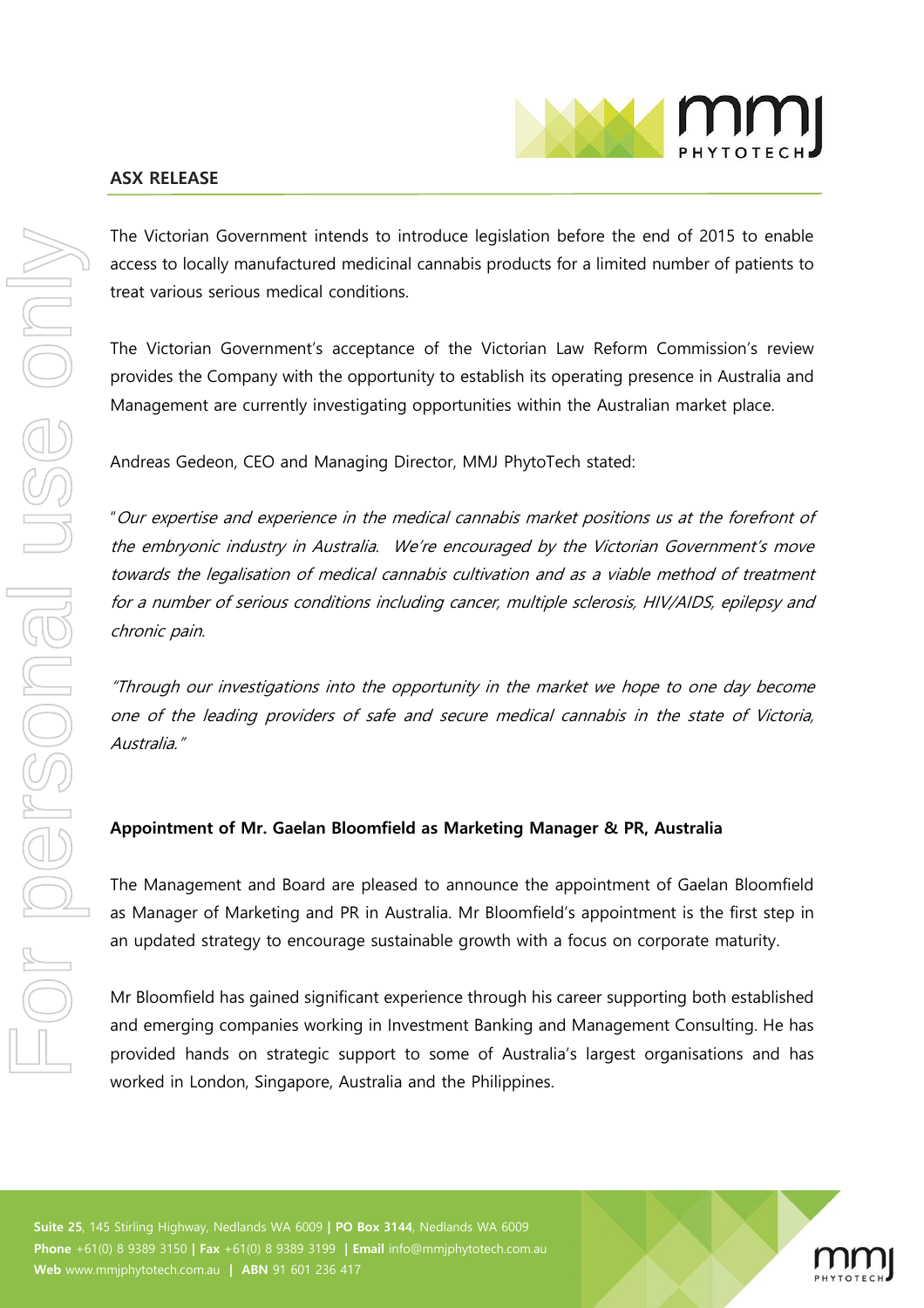

Andreas Gedeon, CEO & Managing Director, MMJ PhytoTech commented:

"I would also like to welcome Mr Bloomfield to the Company. His corporate and consulting expertise will provide us with the direction and necessary advice in the Australian market and is key to supporting our corporate strategy."

To follow Andreas Gedeon on Twitter: @AndreasGedeon

**Ends**

# **For more information please contact**

Andreas Gedeon Gaelan Bloomfield +1 (250) 713 6302 +61 431 303 567

Managing Director Manager, Marketing & PR agedeon@mmj.ca gbloomfield@mmj.ca

## **For media enquiries**

Media & Capital Partners Asher Moses, Director +61 438 008 616

# **About MMJ PhytoTech Limited**

MMJ PhytoTech is a Medical Cannabis company, which aims to commercialise Medical Grade Cannabis (MGC) and high potential cannabis based therapeutics products to the rapidly growing international market with regulated medical cannabis laws. The Company operates three subsidiaries with operations across the entire Medical Cannabis value chain, encompassing the Company's "Farm to Pharma" strategy.

Its **United Greeneries** subsidiary has growing facilities in Canada and is fully integrated with Agrichem Analytical, its quality control and testing laboratory.

**Suite 25**, 145 Stirling Highway, Nedlands WA 6009 **| PO Box 3144**, Nedlands WA 6009 **Phone** +61(0) 8 9389 3150 **| Fax** +61(0) 8 9389 3199 **| Email** info@mmjphytotech.com.au **Web** www.mmjphytotech.com.au **| ABN** 91 601 236 417